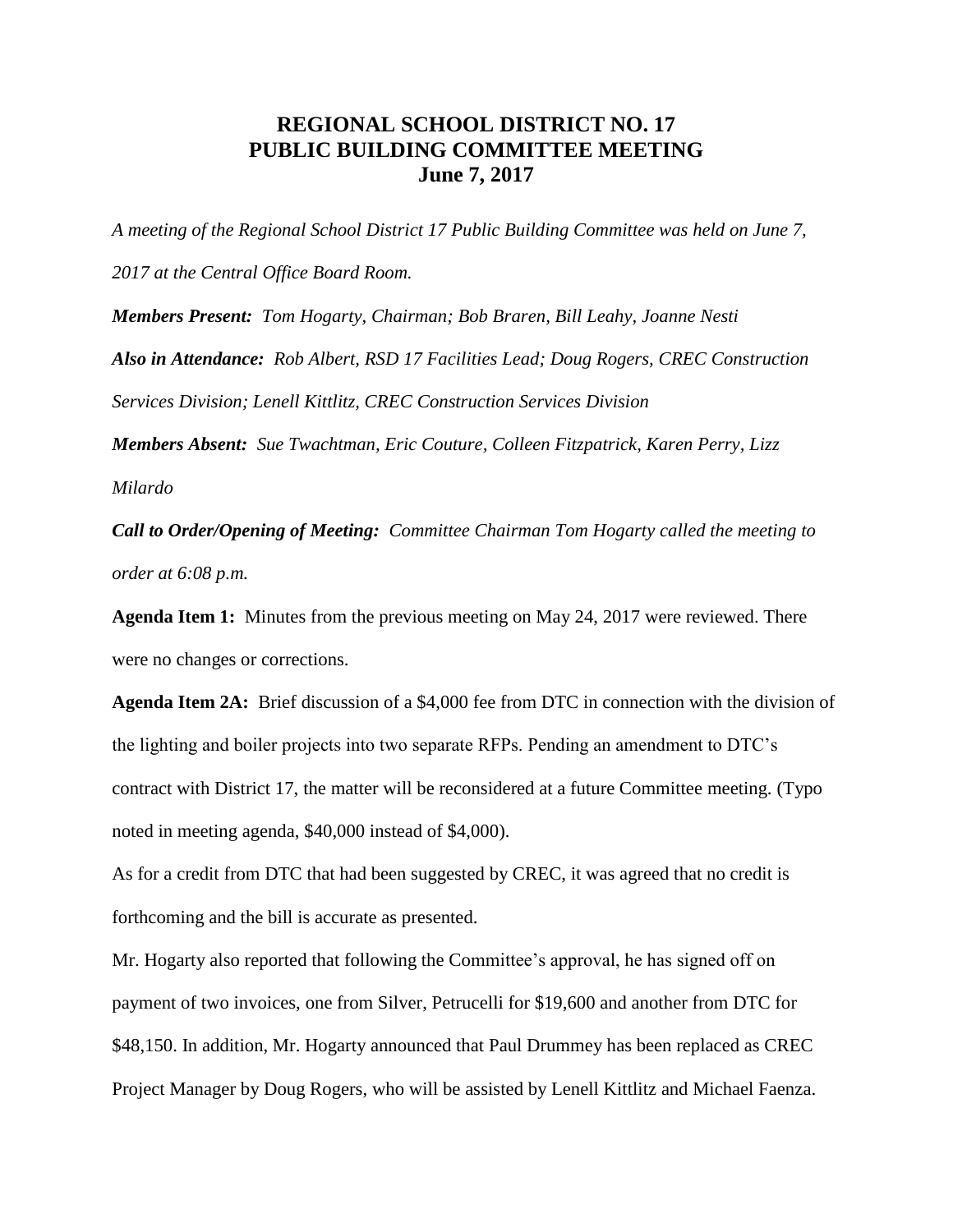**Agenda Item 2B:** In response to the Committee's request that a new lighting RFP reflect the inclusion of new technologies, Mr. Rogers reported that DTC has been in consultation with Eversource as it prepares the next RFP. He said the scope of work will be more detailed and potential bidders could be given the choice of bidding on a stand-alone lighting project, a standalone transformer project, or a combination of both.

**Agenda Item 2C:** As to the Committee's request for recommendations on once again putting both new lighting and boiler RFP's out to bid, it is CREC's recommendation that the Committee consider bid documents in October/November 2017 and put the Invitation to Bid out in December, with a contract award to be made no later than January 2018.

**Agenda Item 2D:** Following up on Committee discussion of having District 17 keep and re-use the ballast once it is removed from the existing high school roof, Mr. Rogers reported that roofing contractor Silktown would impose no additional charge for transporting the ballast to a designated District storage site, but neither would it credit the District for any cost savings that might result. The Committee's consensus was that the ballast should be removed and taken to a disposal site as originally called for in Silktown's bid.

**Agenda Item 2E:** Following up on discussion at the previous meeting, DTC was asked to detail costs for additional plumbing and piping work connected to the boiler project. Ms. Kittlitz reported that DTC continues to work on the request and that it remains an open item for the Committee's next meeting.

**Agenda Item 3A:** Ms. Kittlitz reviewed a report prepared for the Committee by CREC Finance Director Banning Rauls, detailing next steps following approval of the reimbursement grant by the state Office of School Construction Grants (OSCG). In addition, the document briefly outlines the state audit process once the project is completed.